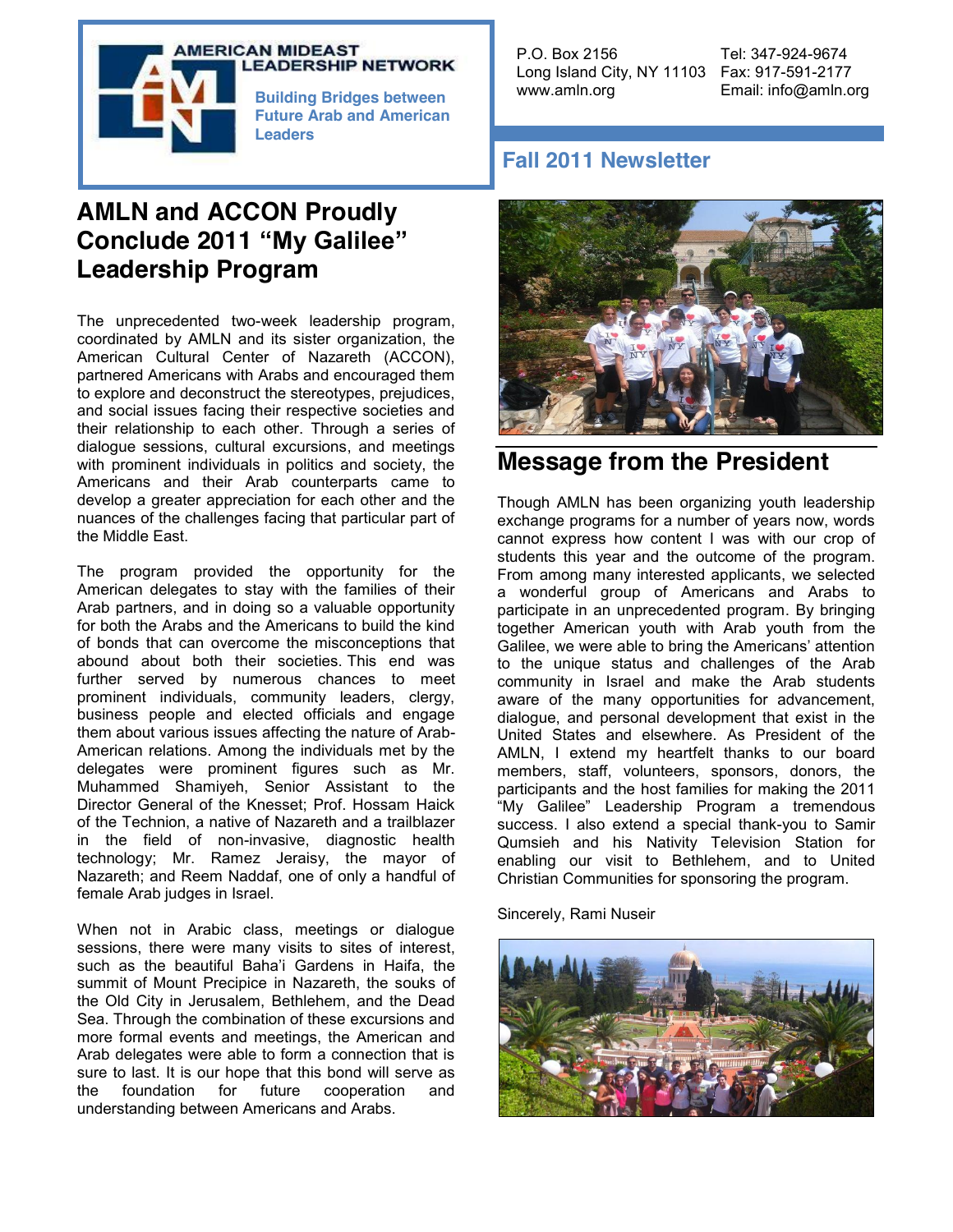# **Program Highlights**

#### **Arrival in the Galilee**

On July 31<sup>st</sup>, a contingent of American students and young professionals finally arrived in the Galilee for AMLN's "My Galilee" Leadership Program. Weary from nearly a day of travel, the Americans were introduced to their Arab counterparts at the St. Joseph's School and later fed a wonderful meal by AMLN Executive Director Rami Nuseir's mother at her home in Nazareth. The following day consisted of a tour of Nazareth, which included visits to the White Mosque and two Churches of the Annunciation by way of the Nazarene market. The day concluded with a visit to Mount Precipice, from where Jesus is said to have leapt while escaping an angry mob from the local synagogue. The mountain offered a spectacular view of the Nazarene sunset, and the group concluded its day with a dinner at local restaurant Meshwar.



#### **The Delegates Meet the Mayor**

The highlight of our second day in Nazareth was the unique opportunity to speak with Nazareth's mayor, Ramez Jeraisy, about the challenges facing his city and the larger Arab community in Israel. With local media outlets in attendance, the delegates engaged Mayor Jeraisy on a number of topics, from budget discrimination to the preservation of Arab identity.



After taking a brief break, we continued on to Nazareth Village, a reconstructed version of what Nazareth may have looked like during the time of Jesus, and paid a visit to the French Hospital, a unique institution offering valuable health services to Nazareth's citizens. The day ended with a dinner and dialogue with the local branch of the Rotary International Club, whose

members are committed to serving the needs and advancing the interests of the local Arab community.

#### **The District Court and Nazareth University**

Our group's visit to the district courthouse offered the unique opportunity to meet with Judge Reem Naddaf, one of only a handful of female Arab judges in Israel. Judge Naddaf graciously answered our questions and shared her understanding of Israeli law, which she sees as theoretically sound but potentially lacking in its application, especially with regard to minority groups. After taking our leave from the judge, we proceeded to the Academic Institute of Nazareth, the first Arab institute of higher learning recognized by Israel. We met with Dr. George Kanazi, the Institute's president, who spoke about the University's mission and the challenges it faces. Dr. Kanazi hopes it will one day achieve mainstream recognition and count both Arab and Jewish students among its ranks. We reunited that evening at the Abu Salma Library for the opening ceremony of the 2011 "My Galilee" Leadership Program, where program participants Stephanie Bisharat and Fernando Villafuerte spoke on behalf of the Arab and American delegates, respectively. The mayor's assistant, Imad Abu Ahmad, and other community leaders also took some time to address the delegates. Local media were in attendance and published photos from the event on their websites. The day finally ended with a wonderful dinner at Sudfeh, where all the participants were finally able to unwind.



#### **The Galilee and the Golan Heights**

A tour of the Galilee offered the delegates an escape to the regions north of Nazareth. Many of the sites visited—such as Capernaum, the Church of the Multiplication, and the Church of the Beatitudes retraced the steps said to have been taken by Jesus during his ministry. Though the weather was hot (reaching 104 degrees Fahrenheit at one point), there were many opportunities to escape the heat in chapels and churches dotted across the landscape. After concluding our tour, the group made its way to Majdal Shams, a Druze village located in the Golan Heights. Local Druze community leader Dr. Maray Taiseer introduced himself to our group and led us on a tour of the village, explaining Druze history and the unique challenges their community faces in light of the occupation.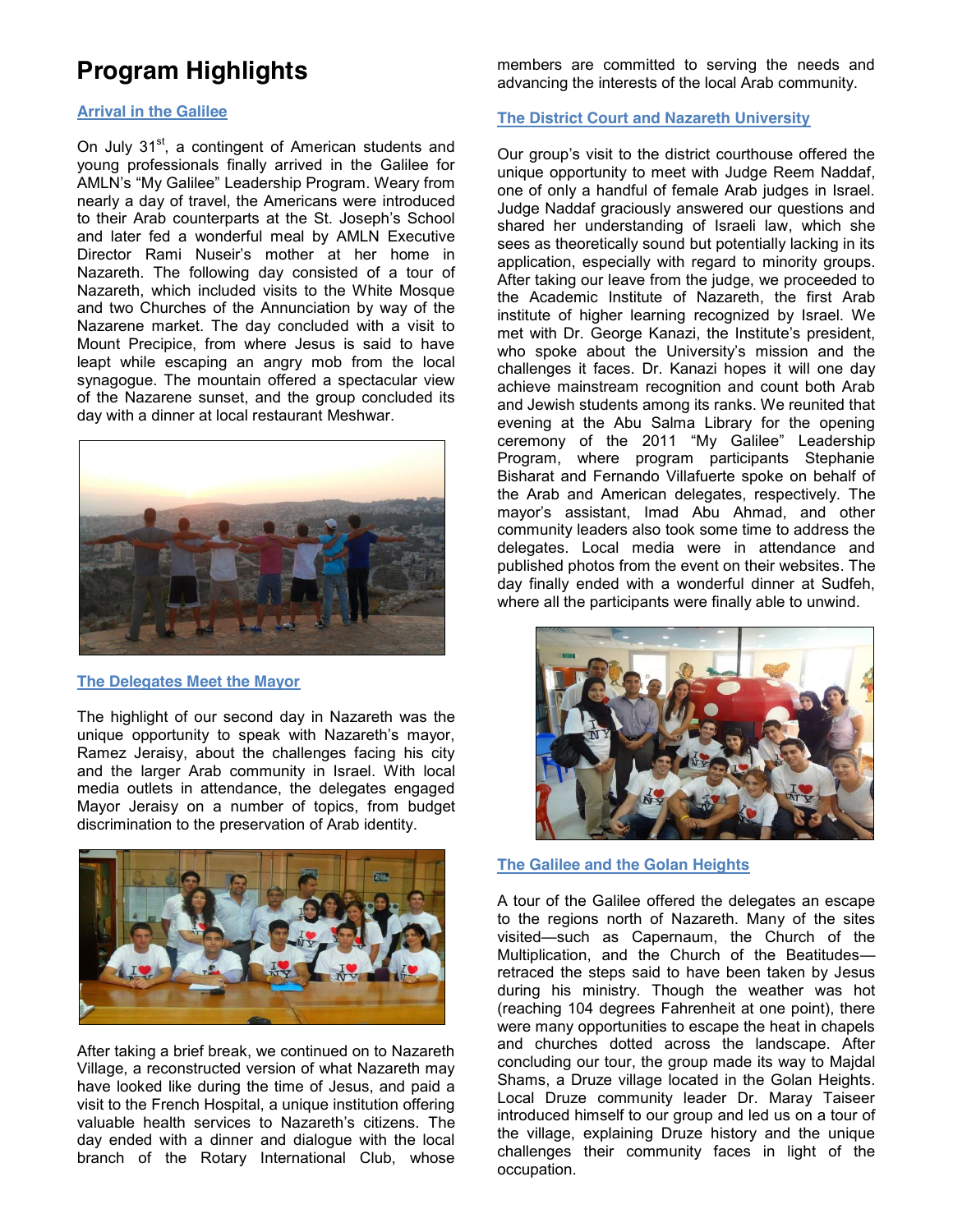#### **The Port of Haifa and the Technion**

The group's trip to Haifa on the Mediterranean coast was a busy one. The first stop was the Baha'i World Center, where the group was led on a tour of the beautiful, terraced gardens and treated to a video about the Baha'i faith and its adherents. After touring the gardens, our group headed to the Technion, Israel's premier engineering and applied science institute, where we had the privilege of meeting Dr. Hossam Haick, an Arab scientist and native of Nazareth, who is making great strides in non-invasive technology that can detect various diseases well before they develop.



The group also had the privilege of meeting Dr. Josef Hagin, who is researching the treatment and recycling of wastewater for irrigation of crops, crucial in a region as dry as this one. The day's formal program ended with a trip to the Mossawa Center, whose name translates into English as "equality." The organization is concerned primarily with advancing and protecting the rights of Israel's Arab citizens, and its Executive Director, Jafar Farah, offered his ideas about future of Arabs in Israel.

### **Heart of the Holy Land: Jerusalem and Bethlehem**

No visit to The Holy Land would be complete without stops in Jerusalem and the neighboring city of Bethlehem, locations important to scores of people for various reasons. Upon arriving in Jerusalem, the delegates made their way to the Knesset, where they were greeted by Muhammad Shamiyeh, who serves as Senior Assistant to the Director General of the Knesset, making him the highest-ranked, appointed Arab official in the Knesset.



With little time to spare, the group then headed for the Old City of Jerusalem, which the delegates had a few

hours to explore. Some of the American delegates were lucky enough to visit the Dome of the Rock and Al-Aqsa, and the whole group had the chance to visit the Church of the Holy Sepulchre. After reconvening, we met with Bishop William Shomali of the Latin Patriarchate, who spoke of his hope for a Jerusalem open to people of all faiths and backgrounds. Upon concluding our day in Jerusalem, the delegates piled back onto the bus and headed across the barrier into Bethlehem, where they settled into their hotel for the night.



The following day in Bethlehem was filled with a number of engagements coordinated by our partner Samir Qumsieh and his local television station, Nativity Television, the first of which was a meeting with the city's mayor, Dr. Victor Batarseh, who spoke about Bethlehem, the challenges it faces, and its dependence on the tourists/pilgrims who make their way to the various holy sites in the city. Like Bishop Shomali, he too hopes for a united Jerusalem open to Jews and Palestinians alike. Not long after our meeting with the mayor, we visited Bethlehem University, a top-notch institution run by the Christian Brothers. Despite the constant interruptions in the program of study due to the occupation, the university continues to provide a quality education at almost no cost to Palestinian youth, who in turn go on to some of the best graduate programs in the world. With barely a moment to spare, we then went on our way to meet the Grand Mufti of Bethlehem, Sheikh Abdelmajid Al-Amarneh, who emphasized the unity of Christian and Muslim Palestinians in the face of occupation. The final engagement of the day was a meeting with the Greek Orthodox Patriarchate spokesperson, Rev. Issa Musleh, who addressed various issues and concerns regarding church administration and decision-making. In a manner unexpected yet weirdly befitting, the group danced the night away with a group of Brazilian pilgrims at a local hotel.